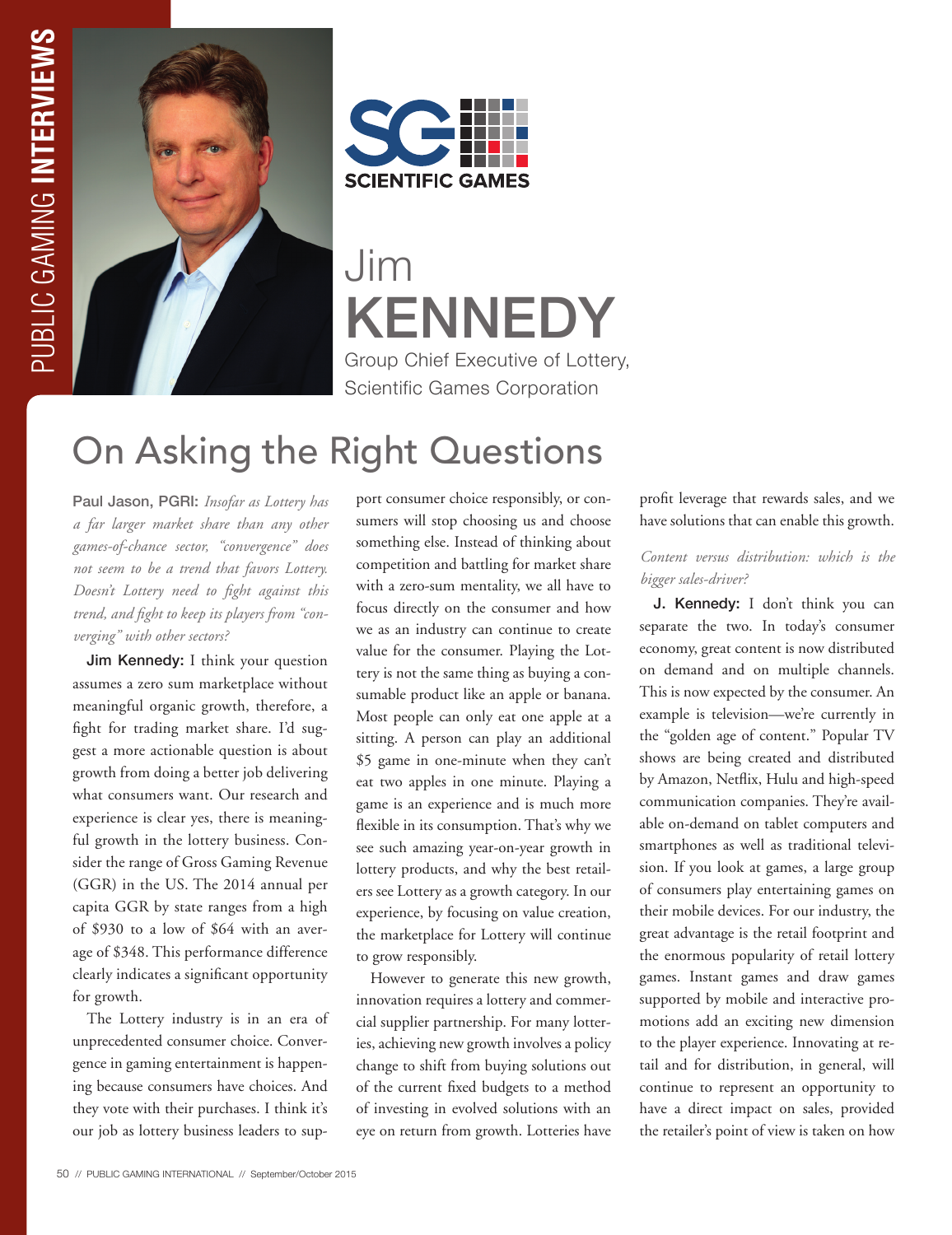best to integrate into their business. After all, they are the experts at serving their customers in their environments.

#### *Your presentation at the EL Congress in Oslo described three pillars of innovation?*

J. Kennedy: Value creation for Lottery stakeholders is the first pillar of innovation. That's about content and creating the best gaming experience for the consumer. It's also about creating value for retailers, who are the face of Lottery to the consumer. If the goal is to have retailers focus on lottery as a product category, their support and dedication to serving the lottery player needs to be earned. The level of retailer engagement is driven by the value created for them. The consumer is the one member of this entire ecosystem who has money to buy lottery games. If we all keep this in mind, the other pieces of the puzzle—like maximizing net profits for good causes will be much easier to accomplish.

The second pillar is scale. So we know that we must innovate to scale—to the size of our consumer base. Lottery is a \$65 billion consumer product category in the U.S. Globally, it's a \$284 billion category—one of the largest consumer products in the world. Individually, lotteries manage businesses in the tens and hundreds of millions and, in many cases, billions of dollars. This is big business. Our ability to innovate to scale, to innovate across large populations, to leverage best practices globally, and to generate recurring revenue that builds value, is key to long-term success.

The third pillar of innovation is the local, jurisdictional nature of the lottery business. There isn't a customer relationship in any other business quite like the lotteryprovider relationship. Government rules, regulations, content, distribution channels, security, responsibility and the general oversight involved require a provider who can innovate with all of these complexities in mind and who can bring decades of knowledge to their innovation and a depth of experience to problem-solving based on the uniqueness of each local jurisdiction.

Overall, I think that perhaps the industry tries to juggle too many objectives, and this may interfere with focusing on those that matter. The mission of Lottery is to maximize net funds transfers to good causes by selling games in a responsible way. This is a business where Lottery has already achieved very respectable operating efficiencies. Margins are over 25 percent, and consumer engagement is broader than virtually any product known. All of this adds up to the fact that if there is a focus on top-line sales, net profits will follow. This is a business where \$4 in sales generates \$1 in net profits for most lotteries. So, increased investment in the business generates more sales. And focusing on sales brings us into direct contact with the consumer. Create value for the consumer and net fund transfers will follow.

### *So how does the goal of leveraging large-scale comport with the need to adjust for differences between markets and jurisdictions?*

J. Kennedy: That brings us right back to the third pillar of innovation. I call it jurisdictional sensitivity. Every lottery has its set of constraints, its rules, and gaming and political cultures. And each Lottery stakeholder, including commercial partners like Scientific Games, must function within those constraints, respect the needs of all stakeholders and serve the needs of each jurisdictional operator. This industry operates in a very jurisdiction-centric way, which means innovation must combine scalability with jurisdictional sensitivity. These are not mutually exclusive objectives. The commonality of consumer behavior in marketplaces all over the world far exceeds the differences. What we learn about consumer behavior and market dynamics in one part of the world informs our overall understanding of the consumer. Every day, we apply this knowledge in markets all around the world. We want to learn from whatever resource, and realworld experience is available to us. We then adapt the learning to the specific needs of each lottery.

*The commonality to the way markets behave all around the world is reflected in the commonality to the products sold by lotteries all around the world. But Scientific Games also needs to embrace the specific objectives, work within the specific constraints, and meet the unique needs, of each lottery operator.* 

J. Kennedy: That's exactly right. The Lottery industry requires commercial partners with global reach and world-class capabilities. The R & D, productive capacity, insights and game development resources, delivery and service infrastructure, etc. need to support scalability commensurate with a \$284 billion industry. Lottery also needs its commercial partners to focus these resources on the clear objective of driving its jurisdiction-specific business agenda. So we need to do both: create world-class content and adapt all of our solutions to the jurisdiction-specific needs of our Lottery customers. To do this, we need an organization with global reach, with game development infrastructure that integrates input from all game categories, and with capacity in production, sales, and marketing to scale up quickly. That, in a nutshell, is the rationale for Scientific Games' acquisition of Bally Technologies and WMS Industries. These recent acquisitions are two of over a dozen acquisitions we've done in the last decade. This constant infusion of new, creative energy married with the security and scale of Scientific Games give our customers the best of scale, innovation and security available today.

## *Why does anything need to scale up "quickly?" Isn't government gaming an industry where everything happens in cautious, deliberate fashion?*

J. Kennedy: Not in the game categories that Scientific Games has always excelled. Instant games are a super fast-moving category with product life-cycles that are constantly refreshed. The consumer expects this in every game category now. Scientific Games provides our customers more than 3,500 instant games a year. Over the last ten years, that's 35,000 in